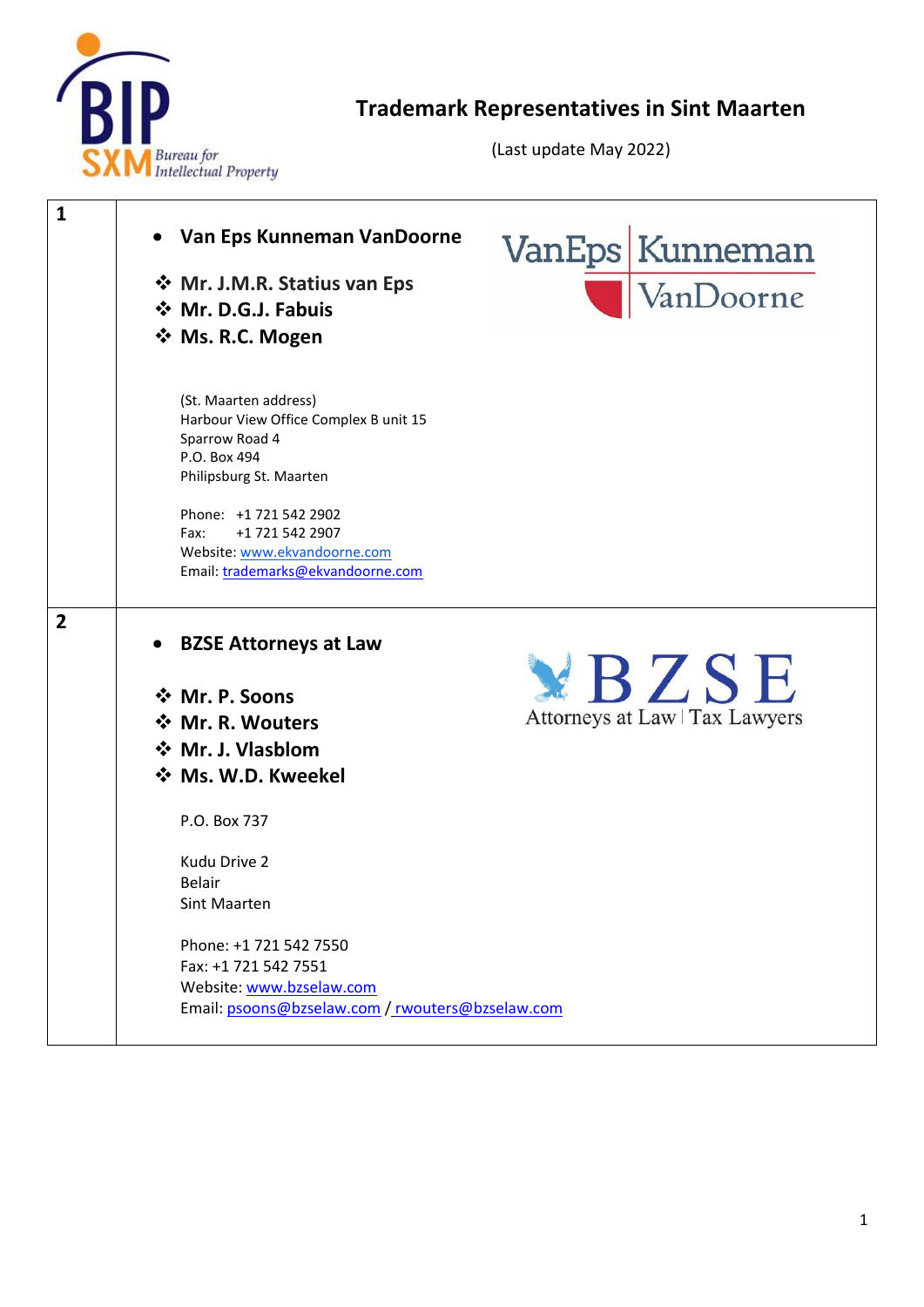| 3 | • Trademarkmanagement SXM                                                                                                                                                                                                                                                                                                                     |
|---|-----------------------------------------------------------------------------------------------------------------------------------------------------------------------------------------------------------------------------------------------------------------------------------------------------------------------------------------------|
|   | ❖ Mrs. Naomi Ilario-Jansen                                                                                                                                                                                                                                                                                                                    |
|   | Trademarkmanagement SXM<br>P.O.Box 185<br>Frontstreet 92, Royal Plaza<br>Philipsburg<br><b>Sint Maarten</b>                                                                                                                                                                                                                                   |
|   | Phone: +59997387999<br>Fax:<br>+59997383647<br>Email: info@trademarkmanagement.net                                                                                                                                                                                                                                                            |
| 4 |                                                                                                                                                                                                                                                                                                                                               |
|   | <b>Gibson &amp; Associates Law Office</b><br>* Mr. R. Gibson jr.<br>Cannegieter Street 26,<br>Philipsburg,<br><b>GIBSON &amp; ASSOCIATES</b><br>Attorneys & Counselors at Law<br><b>Sint Maarten</b><br>Phone: +1721-542-2291 or 721-542-2492<br>Fax:<br>+1721-542-4626<br>Website: http://www.attorneysxm.com<br>Email: info@attorneysxm.com |
| 5 | Gomez & Bikker                                                                                                                                                                                                                                                                                                                                |
|   | ❖ Mr. L.D. Gomez<br>Kudu Drive 2, Roundabout of Belair,<br>Cay Hill,<br>GOMEZ<br><b>Sint Maarten</b><br><b>BIKKER</b><br>Phone: +1721-5427550 / 297-588-7355<br>Website: http://www.gobiklaw.com<br>Email: support@gobiklaw.com / lincoln@gobiklaw.com                                                                                        |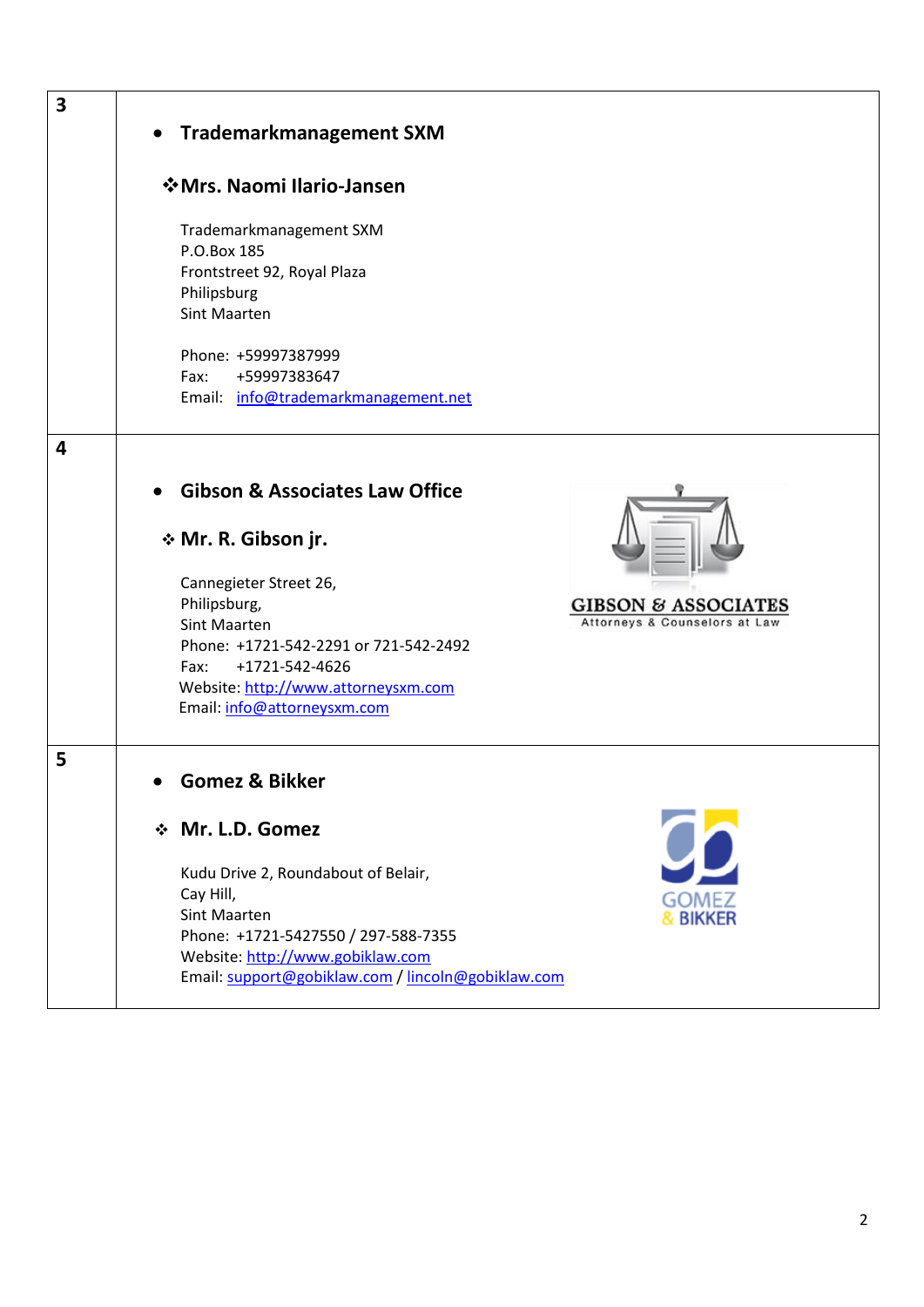| 6                       |                                                               |                         |
|-------------------------|---------------------------------------------------------------|-------------------------|
|                         | <b>HBN Law Holding B.V.</b>                                   |                         |
|                         | ☆ Mr. E. De Vries                                             |                         |
|                         | HBN Law<br>W.G. Buncamper Road 33,                            |                         |
|                         | <b>SINCE 1938</b><br>Philipsburg,                             |                         |
|                         | Sint Maarten                                                  |                         |
|                         | Phone: +1721-542 2272                                         |                         |
|                         | Fax:<br>+1721-542 4381                                        |                         |
|                         | Website: www.hbnlaw.com                                       |                         |
|                         | Email: eric.devries@hbnlaw.com                                |                         |
| $\overline{\mathbf{z}}$ |                                                               |                         |
|                         | • Lexwell Attorneys at Law                                    |                         |
|                         |                                                               | lexwell                 |
|                         | ☆ Mr. M. Kortenoever                                          | <b>ATTORNEYS AT LAW</b> |
|                         | ❖ Mr. J. Veen                                                 |                         |
|                         | ❖ Ms. F. Jansen                                               |                         |
|                         | ❖ Mr. F. Kutluer                                              |                         |
|                         |                                                               |                         |
|                         | Falcon Drive 2 Harbour View                                   |                         |
|                         | Philipsburg                                                   |                         |
|                         | Phone:<br>+1721-542 4670                                      |                         |
|                         | +1721-542 4693<br>Fax:                                        |                         |
|                         | Website: http://www.lexwell.net<br>info@lexwell.net<br>Email: |                         |
|                         |                                                               |                         |
| 8                       |                                                               |                         |
|                         | <b>Notary Office Boekhoudt</b><br>$\bullet$                   |                         |
|                         |                                                               |                         |
|                         | ☆ Mrs. Meredith M. Boekhoudt (LL.M.)                          |                         |
|                         | Professional Office Park,                                     |                         |
|                         | Osprey Drive 1,<br>NOTARY OFFICE                              | <b>Sint Maarten</b>     |
|                         | <b>BOEKHOUD</b><br>Unit 2-B,<br>NOTARISKANTO                  | Dutch Caribbean         |
|                         | Philipsburg,                                                  |                         |
|                         | Sint Maarten                                                  |                         |
|                         | Phone:<br>+1 (721) 542 99 26                                  |                         |
|                         | http://www.notaryboekhoudt.com<br>Website:                    |                         |
|                         | Email:<br>notary@notaryboekhoudt.com                          |                         |
|                         |                                                               |                         |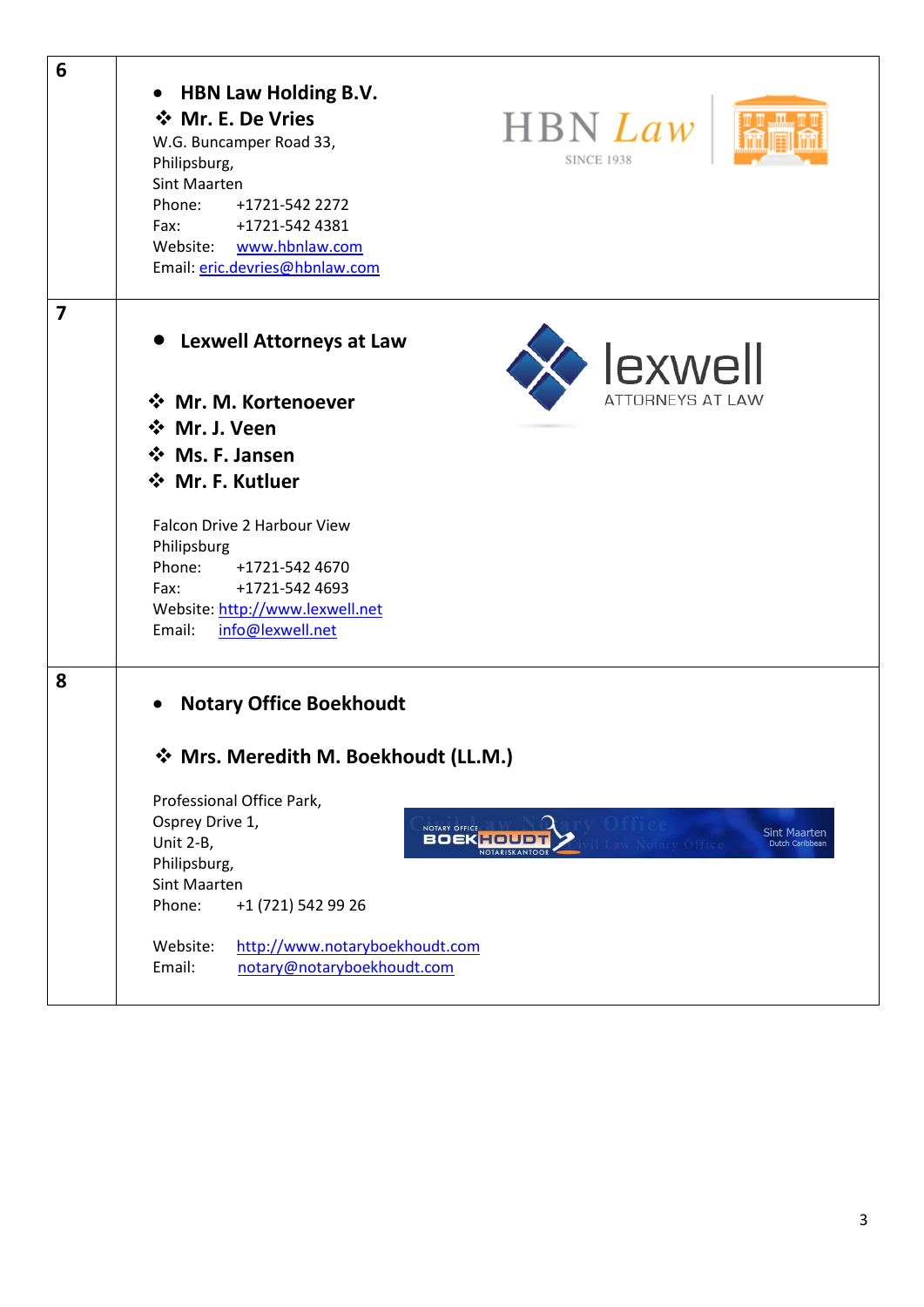| 9  | • Mingo Civil Law Notary Office<br>Mingo &<br>VMrs. Marlene F. Mingo (LL.M.)<br>Fouress Building, Suite 4D,<br>Emmaplein, Philipsburg,<br><b>Sint Maarten</b><br>Phone:<br>(+1721) 542 3556 / 542 2684.<br>Mob:<br>(+1-721) 520 7767<br>(+1-721) 542 4978<br>Fax:<br>Website: http://www.notarymingo.com<br>Email: info@notarymingo.com                                     |
|----|-----------------------------------------------------------------------------------------------------------------------------------------------------------------------------------------------------------------------------------------------------------------------------------------------------------------------------------------------------------------------------|
| 10 | G.A. Winkel Sr. NV.<br>☆ Mw. C. J. Winkel<br>❖ Mw. A. Sanchez (LL.M)<br>Falcon Drive 5,<br>Harbour View,<br>G.A. WINKEL SR. N.V.<br>Philipsburg,<br>Sint Maarten<br><b>INTELLECTUAL PROPERTY SERVICES</b><br>SPECIALIZED IN TRADEMARKS SINCE 1901<br>Phone: 599-9-737 15 46<br>Fax: 599-9-737 16 26<br>Website: http://www.gawinkel.com<br>Email: trademarks@gawinkelsr.com |
| 11 | <b>SOUALIGA LAW</b><br>$\bullet$<br>❖ Mr. A. Gonzales<br>❖ Ms. Y. Cuales<br>Sparrow road 1B,<br><b>Obersi Building</b><br><b>Harbour View</b><br>Philipsburg, Sint Maarten<br>T: 00 599 9 563 8290<br>Email: trademark@soualigalaw.com                                                                                                                                      |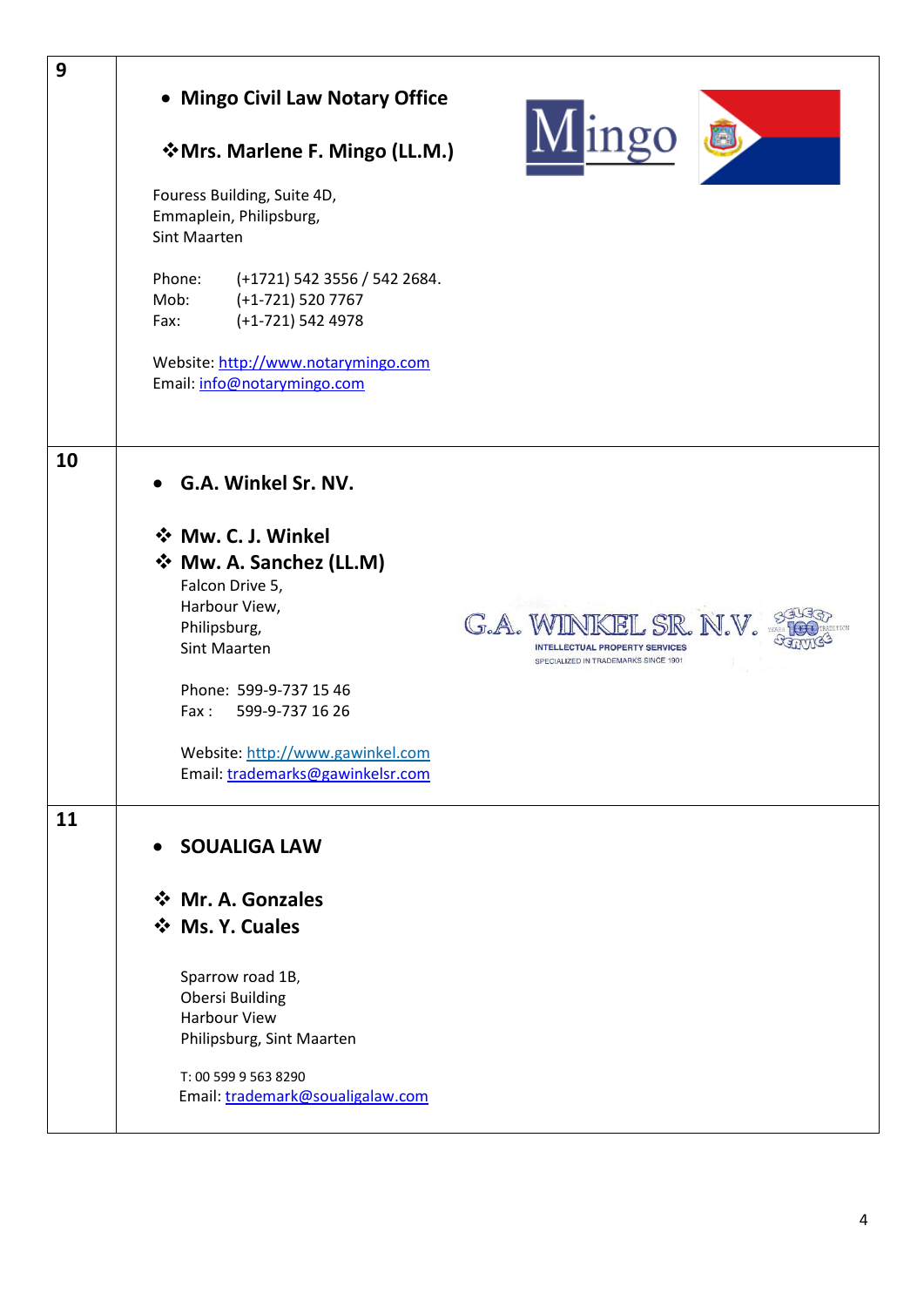| 12 | • Soliana Bonapart & Aardenburg III                                                                                                                                                                                                                                                    |
|----|----------------------------------------------------------------------------------------------------------------------------------------------------------------------------------------------------------------------------------------------------------------------------------------|
|    | ❖ mr. M. Bonapart<br><b>Soliana Bonapart &amp; Aardenburg III</b><br>E: bonapartm@sba-advocaten.com<br>Advocaten / Attorneys at Law<br>❖ Ms. L.S.Davelaar<br>E: davelaarl@sba-advocaten.com                                                                                            |
|    | Pietermaai 23<br>Willemstad<br>Curaçao<br>W: http://www.sba-advocaten.com/<br>T: +5999 461 3833                                                                                                                                                                                        |
| 13 | <b>Duncan &amp; Brandon</b><br>Mw. mr. P. Brandon<br>❖<br>E: pbrandon@duncan-brandon.com<br>C.A. Cannegieterstreet 46<br>Philipsburg<br>Sint Maarten<br>T: +1721 543 74 66                                                                                                             |
| 14 | <b>Notary SXM</b><br><b>Tion Ajong &amp;</b><br>ated Legal Solutions BV<br>❖ Mw. Mr. F. Tjon Ajong<br>faride@notarysxm.com<br>zephanie@notarysxm.com<br>Frontstreet 5<br>Unit 4<br>Philipsburg<br>Sint Maarten<br>http://www.notarysxm.com<br>T: +1721 542 20 27<br>T: +1721 542 53 34 |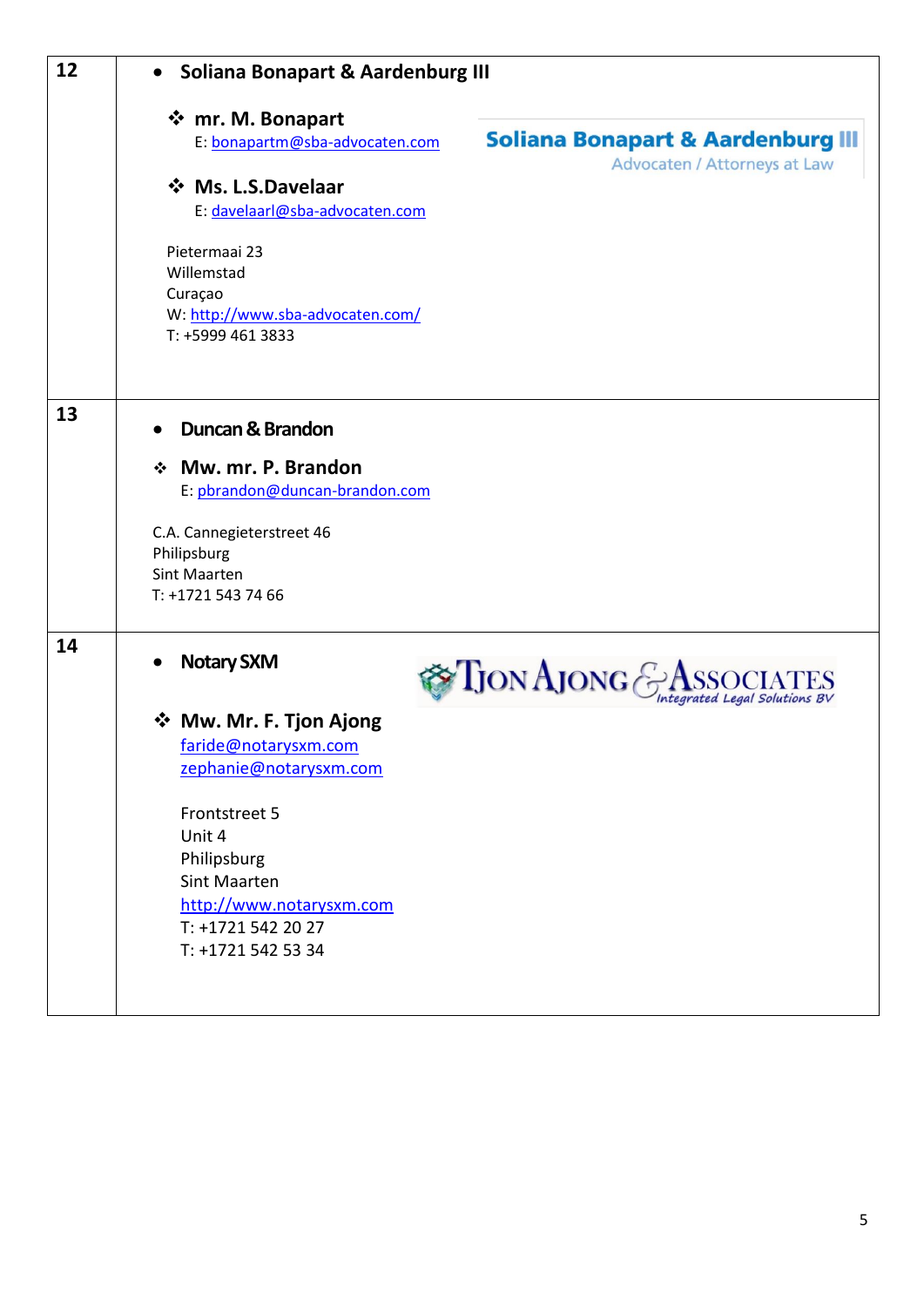| 15 | Kloes Kock & partners<br><b>Kloes Kock &amp; Partners</b>                                              |
|----|--------------------------------------------------------------------------------------------------------|
|    | ATTORNEYS AT LAW<br>❖ Mr. Michel Kock                                                                  |
|    | kockm@kloeslawyers.com<br>W.J.A. Nisbeth Road 23<br>Philipsburg<br><b>Sint Maarten</b><br>+297 5921009 |
|    |                                                                                                        |
| 16 | Ox & Wolf Legal partners<br>OX & WOLF                                                                  |
|    | ❖ Mw. mr. C. Jänsch                                                                                    |
|    | LEGAL PARTNERS<br>Mercuriusstraat 24                                                                   |
|    | Willemstad<br>Curacao                                                                                  |
|    |                                                                                                        |
|    | E: jaensch@ox-wolf.com<br>T: +5999 8434343                                                             |
|    |                                                                                                        |
| 17 | Aanic legal Services, Trademarks & Consultancy N.V.                                                    |
|    | ❖ Nicole Booi<br>aan<br>I C                                                                            |
|    | L.G. Smith Boulevard 158<br>legal                                                                      |
|    | Oranjestad<br>Aruba                                                                                    |
|    | E: nicole@aaniclegal.com                                                                               |
|    | T: +297 7347370                                                                                        |
|    |                                                                                                        |
|    |                                                                                                        |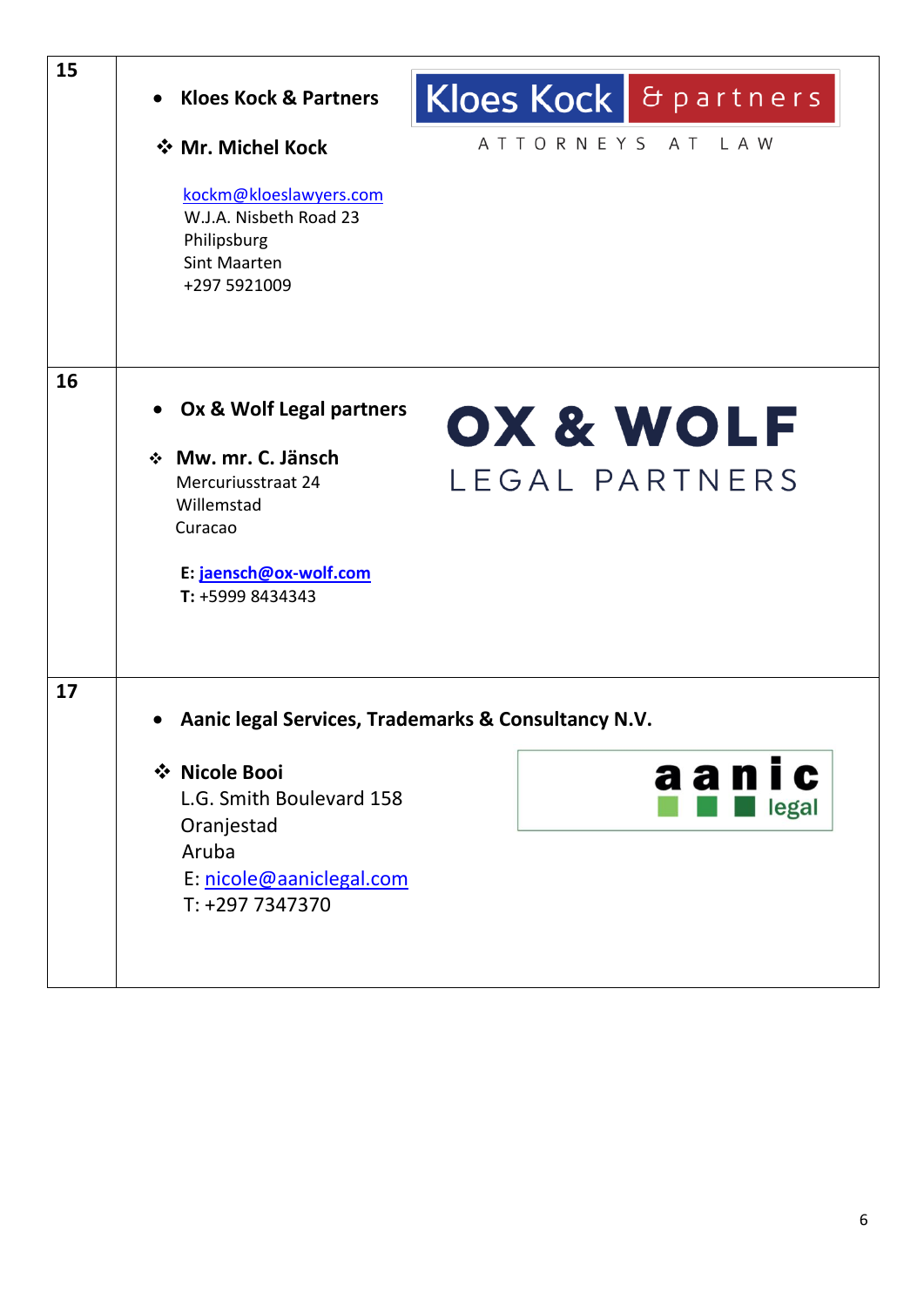| 18 | Berman Consultancy Legal & Trust B.V.<br><b>BERMAN</b><br>❖ Lucas G.J. Berman<br><b>KEUNING</b><br>❖ Ebo Keuning<br>ATTORNEYS AT LAW &<br><b>STRATEGY CONSULTANTS</b><br>Welfare Road 68, Office 221<br>Simpson Bay<br><b>Sint Maarten DWI</b><br>E: info@bermanclt.com / lberman@bermanclt.com / |
|----|---------------------------------------------------------------------------------------------------------------------------------------------------------------------------------------------------------------------------------------------------------------------------------------------------|
|    | info@bermankeuning.com<br>$T: +1725444900$                                                                                                                                                                                                                                                        |
| 19 | Bertrand Legal & IP Consultancy B.V.<br>❖ Karyl Bertrand<br>BERTRAND<br>Castorweg 22-24<br>Willemstad<br><b>EGAL &amp; INTELLECTUAL PROPERTY</b><br>Curacao<br>E: legal@bertrand-legal.com<br>T: +5999 4618183                                                                                    |
| 20 | <b>Canwood Legal Services VBA</b>                                                                                                                                                                                                                                                                 |
|    | ❖ Doris Canwood<br>CANWOOD<br>Kerkstraat 16C<br>L E G A L<br>Oranjestad<br>Aruba<br>E: Info@canwoodlegal.com<br>T: +297 5889900                                                                                                                                                                   |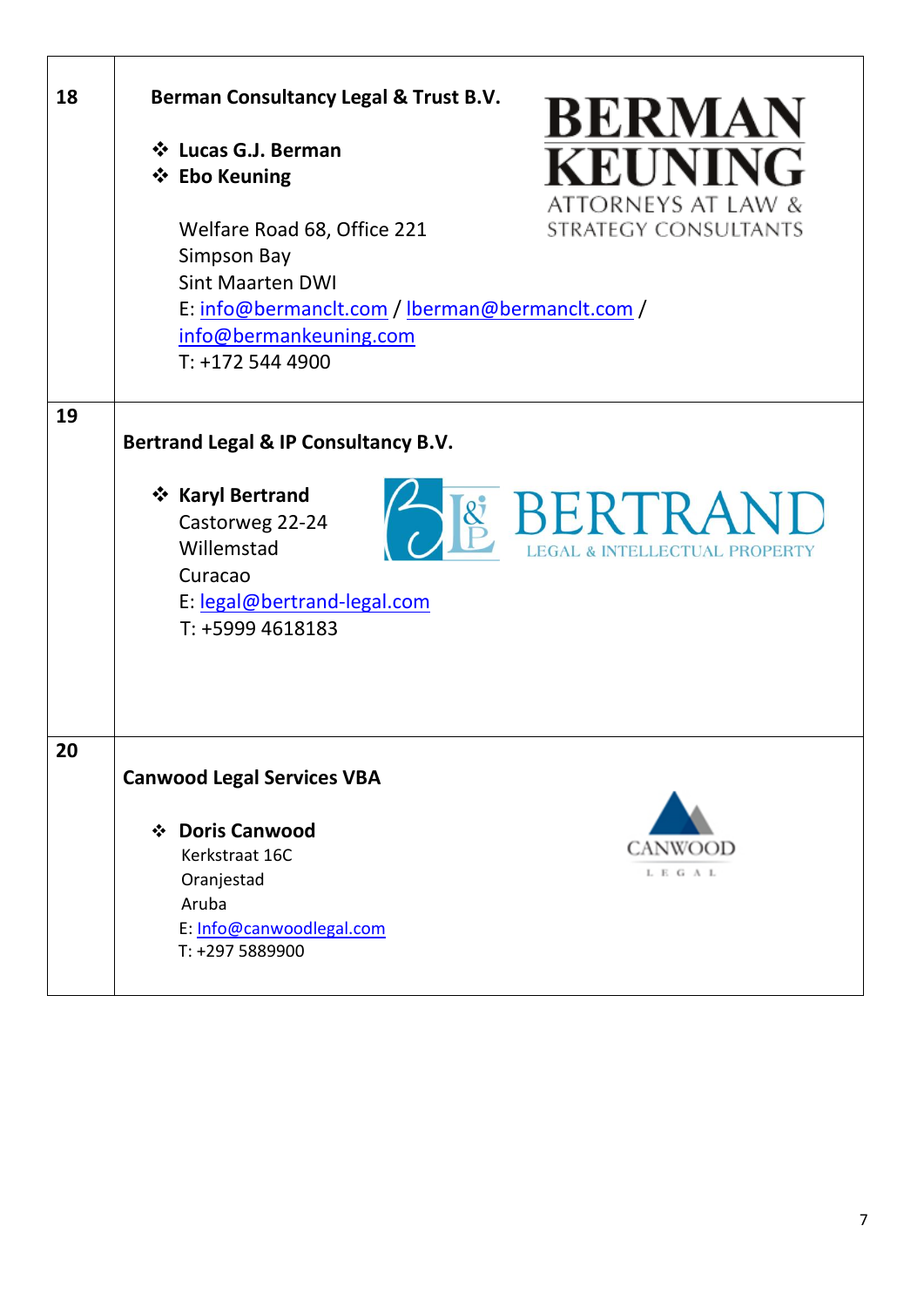| 21 | <b>Consider It Solved by Roseburg &amp; Partners</b>                                                                                                                           |
|----|--------------------------------------------------------------------------------------------------------------------------------------------------------------------------------|
|    | ❖ Sjamira Roseburg<br>55 Welfare Road Unit 9<br>Colebay<br>Philipsburg<br>MEDIATION AND CONSULT<br><b>Sint Maarten</b><br>E: Roseburg@consideritsolved.biz<br>T: +1721 5538939 |
| 22 | <b>Spigt Dutch Caribbean</b>                                                                                                                                                   |
|    | <b>Spigt</b><br>❖ Douwe Douwes                                                                                                                                                 |
|    | Scharlooweg 33<br>Caribbean<br>Willemstad                                                                                                                                      |
|    | Curacao                                                                                                                                                                        |
|    | E: douwe.douwes@spigtdc.com                                                                                                                                                    |
|    | T: +5999 4618073                                                                                                                                                               |
| 23 |                                                                                                                                                                                |
|    | <b>Tarma Trade Mark Agency NV</b>                                                                                                                                              |
|    | <b>Tarma Trade Mark Agency N.V.</b><br>❖ Robert J. Huyzen                                                                                                                      |
|    | Castorweg 22-24                                                                                                                                                                |
|    | Willemstad                                                                                                                                                                     |
|    | Curacao                                                                                                                                                                        |
|    | E: info@tarmatrademark.com<br>T: +5999 4618199                                                                                                                                 |
| 24 |                                                                                                                                                                                |
|    | Sjiem Fat & Co                                                                                                                                                                 |
|    | Sjiem Fat & Co.<br>$\bullet$<br>❖ Johan P. Sjiem Fat<br>J.G. Emanstraat 49A<br>Oranjestad<br>Aruba<br>E: general@arubalaw.com<br>T: +297 5821255                               |